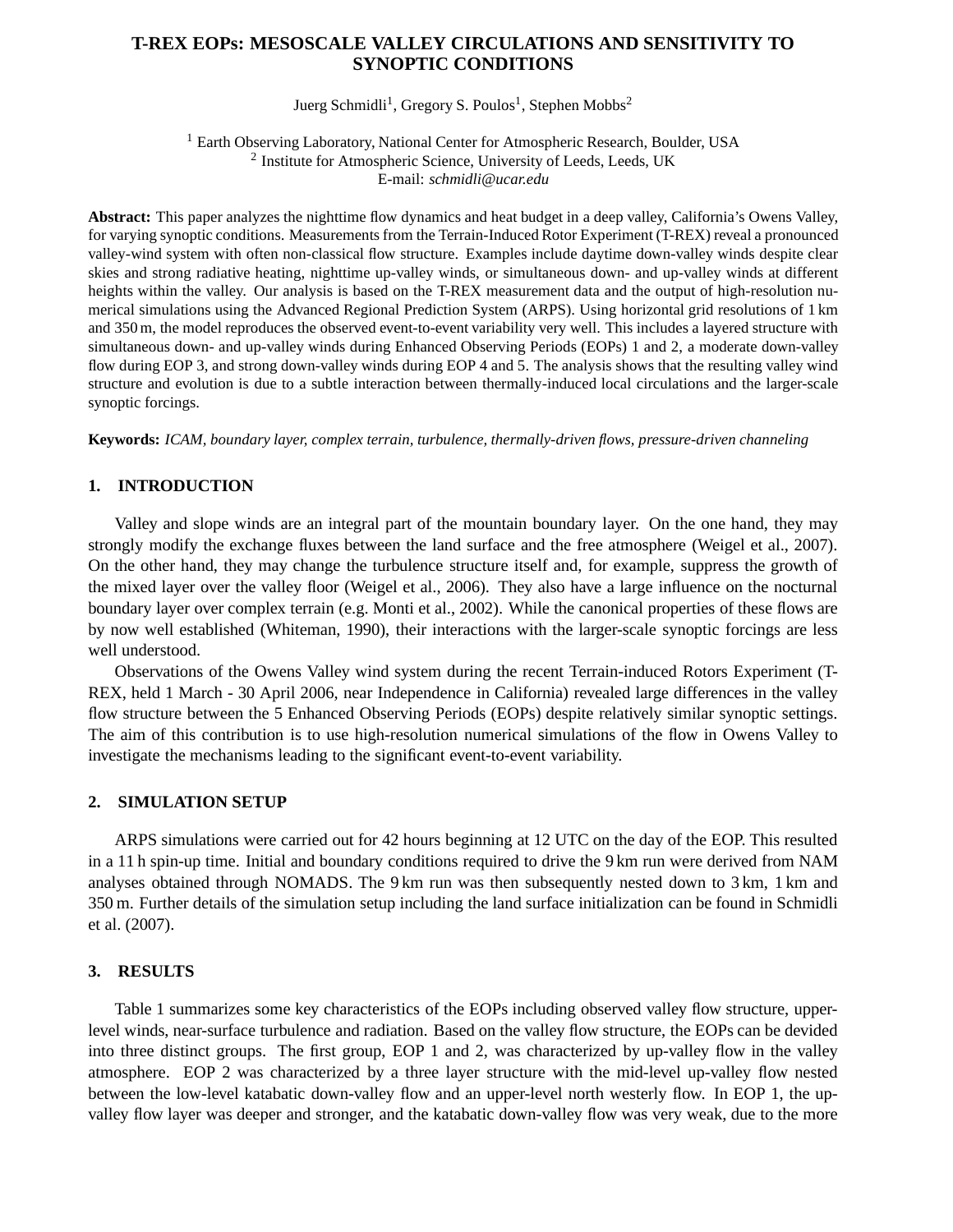**Table 1:** EOP summary.  $u_{55}$  denotes the wind speed and direction at 5.5 km MSL, from the Independence sounding (12-14 UTC);  $u_{10}$  is the 10 m wind speed,  $u_*$  is the 5 m friction velocity,  $Q_{net}$  is the net radiation, and *H* is the 5 m sensible heat flux at the southern NCAR ISFF flux tower. The values from ISFF south denote nighttime averages over the period 3-13 UTC. All values are in SI units.

| <b>EOP</b> | Date | $u_{55}$ | $u_{10}$ | $u_*$ |  | $Q_{\text{net}}$ <i>H</i> Comments                                                      |
|------------|------|----------|----------|-------|--|-----------------------------------------------------------------------------------------|
|            |      |          |          |       |  | 22-23 Mar $12 \oplus 250$ 0.4 0.01 -66 -12.3 up-valley flow; srf: weak down-valley flow |
| 2          |      |          |          |       |  | 29-30 Mar 20 @ 270 1.4 0.01 -71 -11.9 three layer structure                             |
| 3          |      |          |          |       |  | 18-19 Apr $5 \textcircled{a} 340$ 0.3 0.00 -67 -4.2 most classical conditions           |
| 4          |      |          |          |       |  | 28-29 Apr 9 @ 315 2.5 0.09 -92 -39.4 moderate down-valley jet                           |
| 5          |      |          |          |       |  | 29-30 Apr 10 @ 280 1.4 0.04 -88 -27.7 strong down-valley jet                            |

southerly component of the large-scale flow. The second group contains just one member, EOP 3. EOP 3 was the case with the weakest upper-level winds (typically less than 5 m/s), and it thus was the most classical EOP with regard to the evolution of the nighttime down-valley flow. The third group, EOP 4 and 5, was characterized by relatively strong down-valley flow. This can be attributed to influences from large-scale flows from northerly directions. While the skies were clear for EOP 3, 4, and 5, some high-level clouds were observed during EOP 1 and 2. The strong down-valley flow and clear skies for EOP 4 and 5 are responsible for the large surface sensible heat fluxes for these two EOPs. Weaker surface winds and some clouds result in weaker sensible heat fluxes for EOP 1 and 2. The smallest sensible heat flux is observed for EOP 3.

The difference in valley flow structure between the three groups and the skill of the numerical model to reproduce the case-to-case variability is illustrated in Fig. 1. The figure depicts time-height plots of wind and potential temperature for an up-valley flow case (EOP 2), the most undisturbed case (EOP 3), and the case with the strongest down-valley flow (EOP 5). It can be seen that the model nicely reproduces the case-to-case variability; the three layer structure for EOP 2, the late-night maximum in wind speed for EOP 3, and the deep layer of strong down-valley flow for EOP 5. A closer look at the individual cases reveals also some significant differences between the observations and the model. Larger differences are found for EOP 2 and EOP 3, for which the model seems to simulate a too localized down-valley jet. This is likely due to the underestimation of turbulent mixing in the model. Note that the present results are for the default setup with a constant soil moisture saturation ratio of 20% on the 1 km domain. An even better match with the observations can be obtained by improving the soil moisture initialization. This is, however, not so relevant for the present purpose of analyzing the case-to-case variability.

The mechanisms leading to this strongly varying response of the valley flow and its sensitivity to the largescale synoptic forcing will be analyzed.

*Acknowledgements:*The support of the Swiss National Science Foundation (grant PA002-111427) for the first author is gratefully acknowledged. The National Center for Atmospheric Research funded by NSF for the computing time used in this research. The ground-based instruments teams from the university community and NCAR for their outstanding efforts at T-REX.

#### **REFERENCES**

- Monti, P., H. J. S. Fernando, M. Princevac, W. C. Chan, T. A. Kowalewski, and E. R. Pardyjak, 2002: Observations of flow and turbulence in the nocturnal boundary layer over a slope. *J. Atmos. Sci.*, **59**, 2513–2534.
- Schmidli, J., G. S. Poulos, F. K. Chow, and M. H. Daniels, 2007: Nocturnal flow dynamics and pressure-driven channeling in a deep valley. *Proc.*, *29th International Conference on Alpine Meteorology*, Chambery, France, June.
- Weigel, A. P., F. K. Chow, and M. W. Rotach, 2007: The effect of mountainous topography on moisture exchange between the "surface" and the free atmosphere. *Boundary-Layer Met.*, in press.
- Weigel, A. P., F. K. Chow, M. W. Rotach, R. L. Steet, and M. Xue, 2006: High-resolution large-eddy simulations of flow in a steep Alpine valley. Part II: Flow structure and heat budgets. *J. Appl. Meteorol. and Climatol.*, **45**, 87–107.
- Whiteman, C. D., 1990: Observations of thermally developed wind systems in mountainous terrain. *Atmospheric Processes over Complex Terrain*, *Meteorological Monographs*, No. 23, Amer. Meteor. Soc., 5–42.